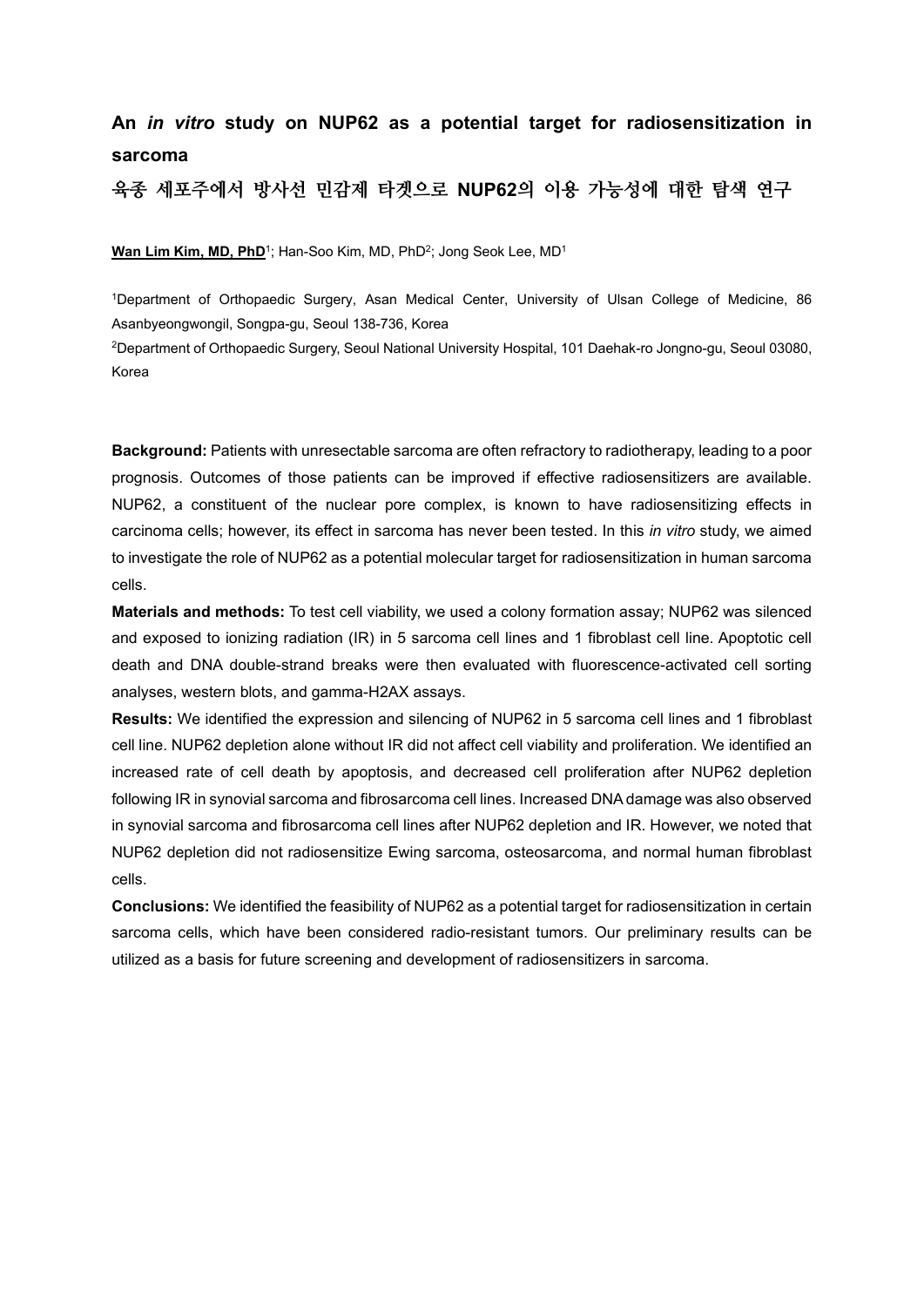# **Inorganic phosphate suppresses the proliferation of osteosarcoma cells**

# Young Jae Moon, **Jung Ryul Kim**

Departments of Orthopaedic Surgery, Jeonbuk National University Hospital

**Introduction**: The process of pre-osteoblast differentiation divided into three distinct stages: (1) proliferation, (2) matrix maturation, and (3) mineralization. *In vitro*, process of three distinct stages can be reproduced by treating with ascorbic acid and given a source of phosphate. There have been studied that inorganic phosphate may not only represent constituent of mineralization but also an important signaling molecule for pre-osteoblast proliferation. However, the cellular and molecular mechanisms by which elevated inorganic phosphate alters cell behavior remains to be elucidated. Furthermore, it remains largely unknown whether the process of osteosarcoma proliferation is affected by systemic phosphate.

**Methods:** To evaluate the role of inorganic phosphate in pre-osteoblast, we treated inorganic phosphate to MC3T3-E1 (pre-osteoblast cell line) and checked the morphology of pre-osteoblast and cellular signaling. To check the role of inorganic phosphate in the proliferation of osteosarcoma cells, we treated inorganic phosphate to osteosarcoma cell lines (U2OS, SaOS2). We performed soft agar assay, BrdU assay, and cell cycle analysis by flow cytometry.

**Results:** We found that inorganic phosphate triggered bone formation and mineralization but suppressed active β-catenin and inhibited its target gene, c-myc in pre-osteoblast. That results were not blocked by sodium-phosphate transport. These results could be considered that mechanisms other than the previously known mineralization mechanisms of inorganic phosphates affected the proliferation of pre-osteoblasts. Next, we observed inorganic phosphate suppressed proliferation of osteosarcoma cells lines through MTT, soft agar assay, and BrdU assay. We confirmed that the inhibition of proliferation of these osteosarcoma cells was G0/G1 cell cycle arrest using flow cytometry.

**Conclusion:** These data suggested that inorganic phosphate regulated progression of osteosarcomas. Although more mechanistic and clinical studies are needed, systemic inorganic phosphate treatment is expected to play a role in osteosarcoma.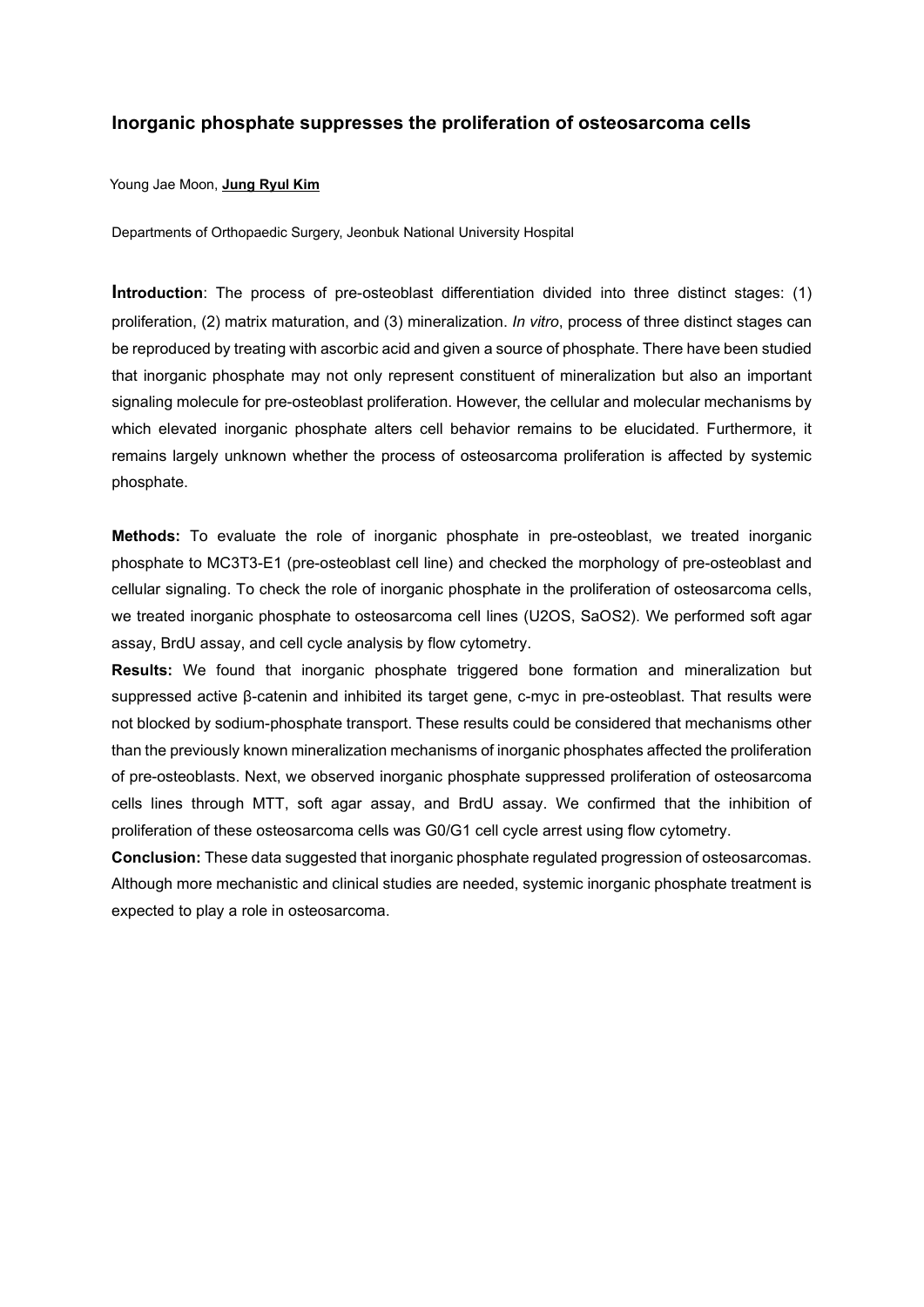# **Tumor microenvironments induce telomere maintenance mechanisms in MPNST**

Jungwoo Lee,1 Eunji Choi,1 HyoJu Kim,1 Young-Joon Kim,1 Seong-Hwan Moon,2 and **Seung Hyun Kim**2

<sup>1</sup> Interdisciplinary Program of Integrated OMICS for Biomedical Science, The Graduate School, Yonsei University, Seoul, 03722, Republic of Korea

<sup>2</sup> Department of Orthopaedic Surgery, Yonsei University College of Medicine, Seoul, 03722, Republic of Korea

A hallmark of complete oncogenesis is achieving cellular immortalization, which is implemented by telomere maintenance mechanisms (TMMs). To examine this process, neurofibroma (NF, a benign tumor) and malignant peripheral nerve sheath tumor (MPNST, a malignant tumor) associated with neurofibromatosis type 1 (NF-1) were compared as 21 pairs from 21 patients, where each NF-MPNST pair shared an identical genetic background and differentiation lineage and the changes that occurred during cellular transformation to overcome the Hayflick limit were structurally subtracted, since MPNST occurs in a preexisting NF. There was no difference in telomere length between NFs and MPNSTs, suggesting that MPNTs overcome replicative senescence (immortalization). 22 differently expressed genes (DEGs) were identified during immortalization. Only NELL2, BUB1, FOXG1, and PRIMA1 among them activated TMM. NELL2 activated RAD51, LIG4, and SLX4IP; BUB1 activated BLM; FOXG1 activated TERC and RAD52 and repressed POLD3; PRIMA1 activated TIMELESS. As a second cascade RAD9B, DAXX, COILIN, CTCFL, and BRCA2 were activated. These activated genes in TMM formed transcriptional regulation networks that transmitted DEGs-induced extrinsic signals to TMM through TIMELESS, COILIN, and CTCFL and activated RAD51-dependent homologous recombination (HR) machinery: BTR complex (BLM), Rad51 loader (BRCA2), and SLX complex (SLX4IP). In addition to, telomerase catalytic activation and repression of break-induced replication (BIR) were identified during immortalization. As a result, WRN-SMC complex-mediated intratelomeric HR in NF was replaced by Rad51-dependent intertelomeric HR and Rad51/Rad52-independent BIR in NF was repressed during immortalization. Our results identified and validated the transcriptional regulatory architecture needed to achieve immortalization in TMMs, which has not been described previously.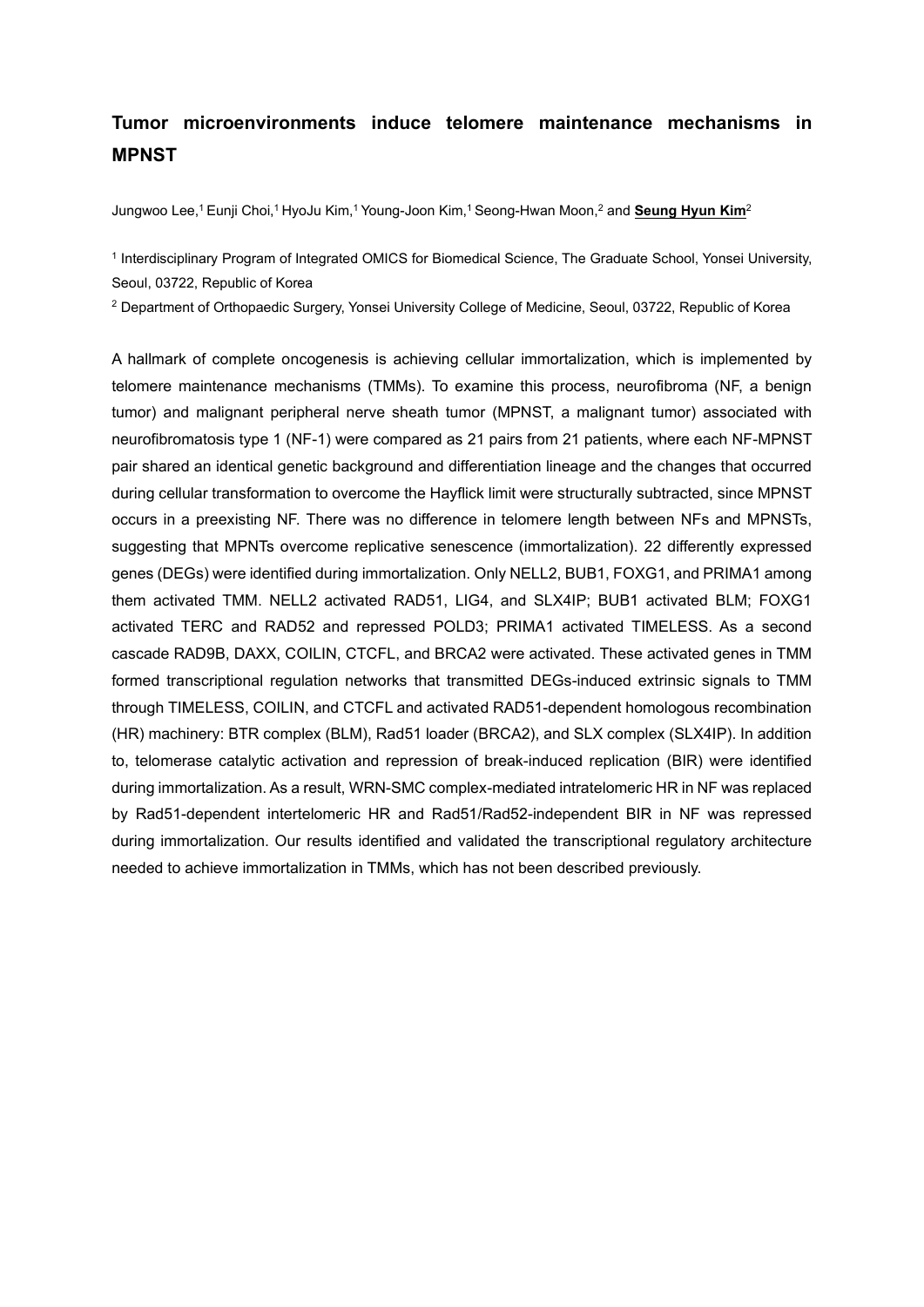# **Feasibility of Novel In-situ Local Tumor Ablation and Recycling Machine using Radiofrequency Dielectric Heating**

**Min Wook Joo<sup>1,\*</sup>, Sangrok Jin<sup>2</sup>, Gyeong-Jun Lee<sup>2</sup>, Yong-Suk Lee<sup>3</sup>, Yang-Guk Chung<sup>4</sup>** 

1Department of Orthopaedic Surgery, St. Vincent's Hospital, College of Medicine, The Catholic University of Korea 2School of Mechanical Engineering, Pusan National University, Busan, Korea

3Department of Orthopaedic Surgery, Incheon St. Mary's Hospital, College of Medicine, The Catholic University of Korea

4Department of Orthopaedic Surgery, Seoul St. Mary's Hospital, College of Medicine, The Catholic University of Korea

#### **Introduction**

Standard operative treatment for malignant musculoskeletal tumors has been limb salvage surgery (LSS), which involves wide resection and reconstruction of resultant tissue defect. Common skeletal substitute includes tumor prosthesis, allograft and recycled autograft. The LSS procedure can vary depending on the reconstruction method, each of which has different disadvantages. Tumor-bearing autografts were treated by diverse ablation techniques such as extracorporeal irradiation, pasteurization, and freezing and thawing, however, all of them have the issues of long-term durability and non-union. Although pedicle frozen autograft was developed to overcome such complications, it still has possibility of insufficient tumor ablation. We devised a novel concept, in-situ local tumor ablation and recycling machine using radiofrequency (RF) dielectric heating, and intended experimental research to demonstrate its feasibility.

#### **Materials and Methods**

In all experiments, fresh femurs of 6-month-old three-way hybrid pigs were used after epiphyses had been cut off, and cancellous bone and bone marrow were curettaged. The distal part was contained in the dielectric heating device using RF generator and converter. Most distal part was located in the middle line of the electrode plate, and the length of the parts inside the machine was 10.75 cm. Two tips of fiber optic temperature sensors were inserted in the metaphysis, two in the meta-diaphysis, and one in the diaphysis, then, temperature change was measured during RF heating at 27.12 MHz and 50, 100, 150, 200, 250, 300 W five times, respectively.

Biomechanical study was also conducted to measure the change in the rigidity of the bone treated by RF heating. Compressive and bending rigidities were measured for the treated bones, pasteurized ones and untreated fresh ones six times respectively, and the results were statistically analyzed.

In addition, modeling and thermal analysis using COMSOL Multiphysics® software was performed. The subject was simulated to be heated at 600, 700, 800 and 900 V by the electrode in the same shape as the current experimental device, and at 2000 V by using another narrow bottom electrode.

# **Results**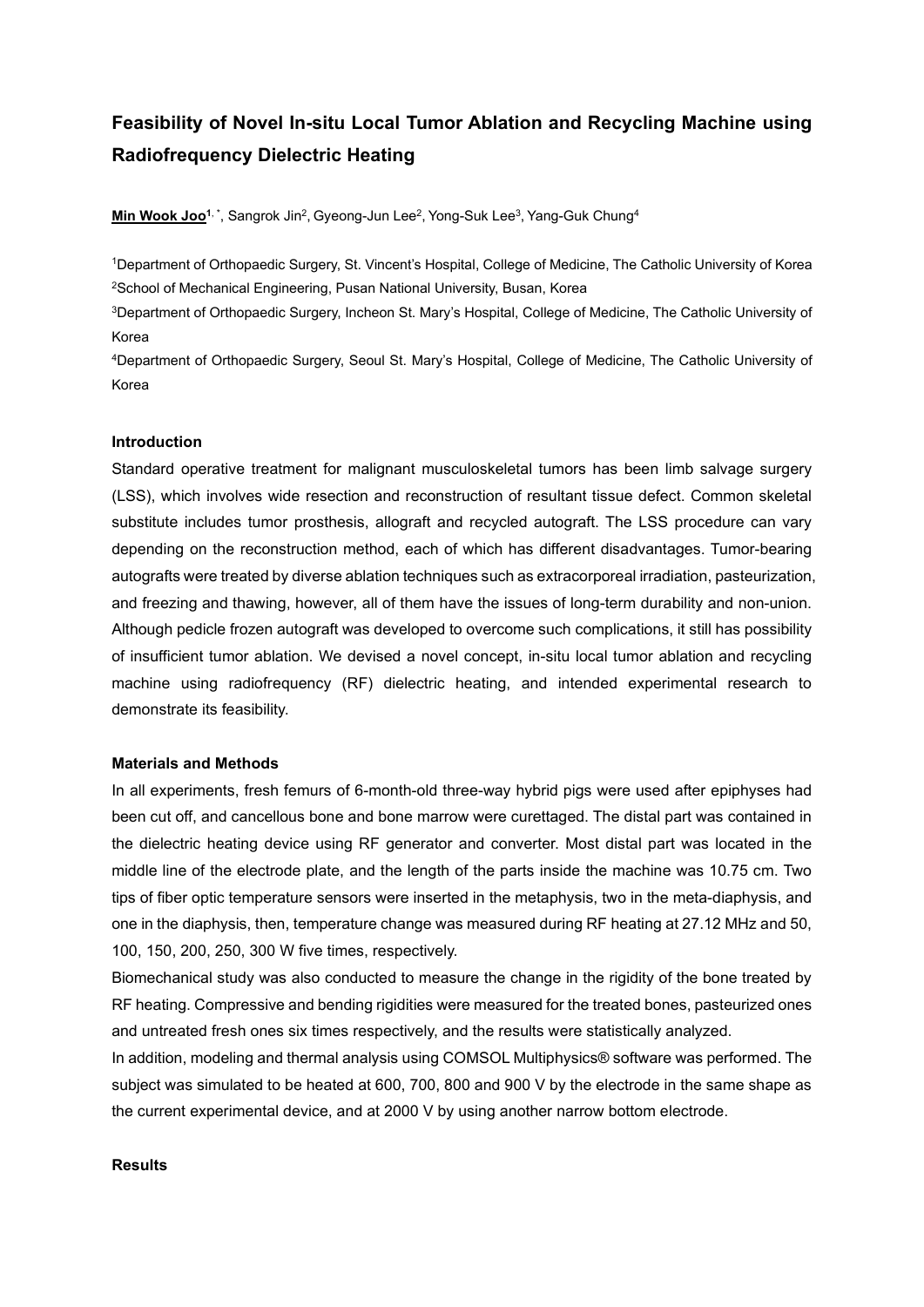Under 300 W, the highest temperature and the time for the temperature to reach 70°C were 129.8 °C and 14 minutes in all regions of five subjects.

The RF-heated bones showed no statistically significant difference in compressive rigidity compared to the untreated bone (p=0.485). While the median compressive and bending rigidities were 2686.4 (range, 1479.2-4363.5) N/mm and 1856 (range, 1586.8-3717.7) N/mm, and 711.98 (range, 381.91-931.27) N/mm and 572.105 (range 448.7-748.42) N/mm in RF-heated and pasteurized bones respectively, no significant differences was revealed between them (p=0.31, and 0.589).

Simulation study showed that the temperature rise was inconsistent between regions under electrode in the same shape as the current experimental device, however, such discrepancy was alleviated at 2000 V by using a narrow bottom electrode.

# **Conclusion**

This study demonstrated that it would be feasible to maintain the temperature at which tumor ablation can be expected and the favorable bone rigidity by in-situ local tumor ablation and recycling machine using RF dielectric heating. To apply the device to patients, clinical trials should be required after further improving its electrodes and appearance.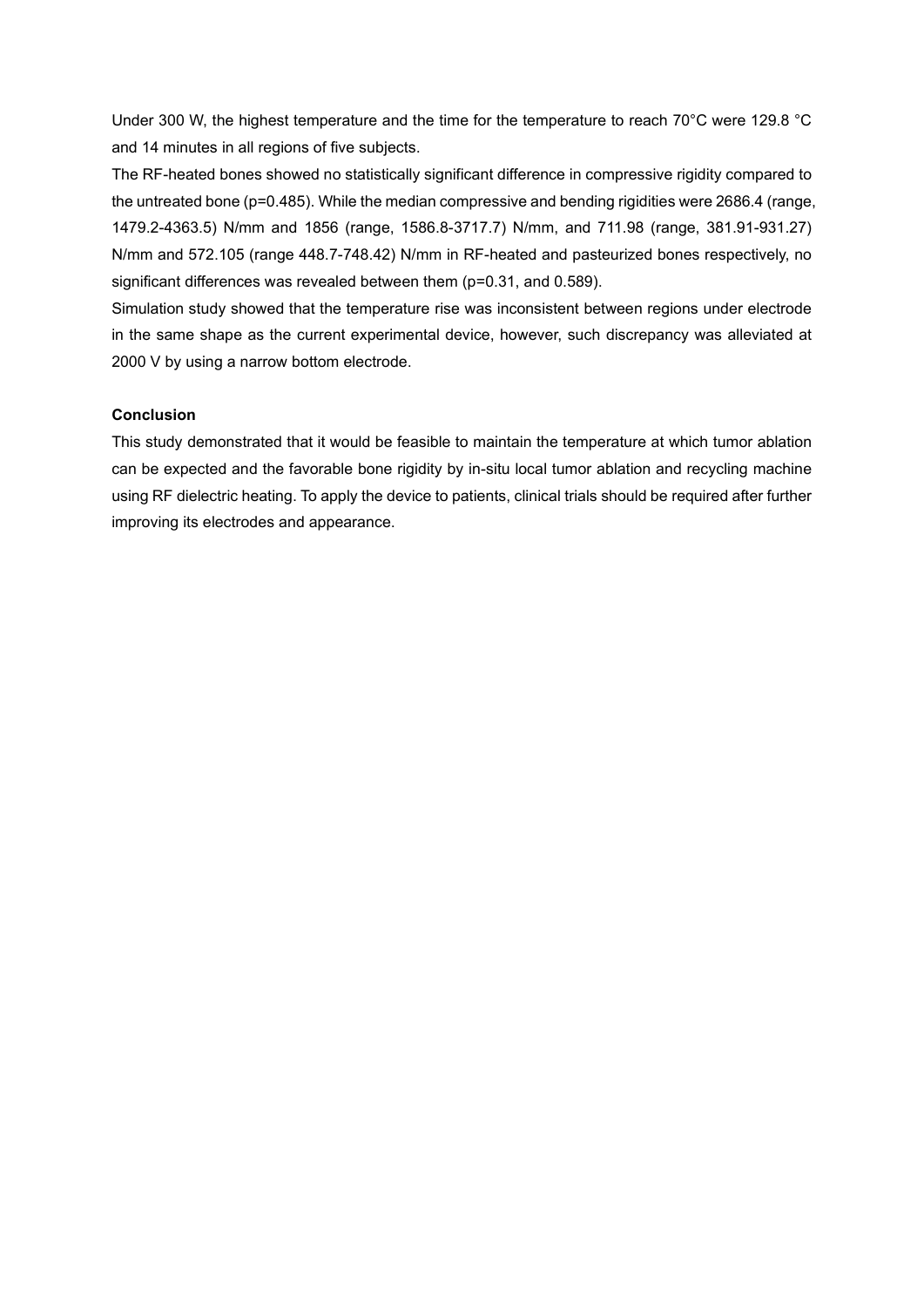# **육종 혁신형 바이오뱅킹 컨소시엄 사업\***

# **Sarcoma Biobank Innovation Consortium for Biomedical and Healthcare Research**

**김준혁**1, 강현귀1, 박종웅1, 김수지1, 김은성1, 김다영1, 김정렬2, 문영재2, 주민욱3, 서성욱4, 유종우5, 박석연5, 김영주6, 김경욱6, 이경진6, 손해정6, 유혜진7, 이은영7, 김용연8, 성지영8, 최귀선9, 박필립9, 백연희9, 김경민10, 유창영11, 정재환12, 김수현13, 이현수13, 한일규<sup>14</sup>

국립암센터 정형외과' 전북대병원 정형외과' 가톨릭대병원 성빈센트병원 정형외과3, 삼성서울병원 정형외과<sup>4</sup> 국립암센터 병리과5, 국립암센터 바이오뱅크6, 국립암센터 종양면역연구과7, 국립암센터 암전이연구과8, 국립암센터 암빅데이터센터9, 전북대병원 병리과10, 가톨릭대병원 성빈센트병원 병리과11, 주식회사 셀레믹스12, 한국제약바이오협회 인공지능신약개발센터13, 서울대병원 정형외과<sup>14</sup>

## **목적**

1차 연구목적: 육종에 대한 국가적 레지스트리 구축을 통해 환자들의 종양검체와 임상정보, 심층정보 들을 확보하여 육종 환자들의 생존률 향상을 위한 기초연구 및 임상연구에 활용한다.

2차 연구목적: 육종환자에 있어서 정밀의학을 구현하기 위한 육종 암유전자 패널(comprehensive genomic profiling test)을 수립 및 상용화 하고, 인공지능을 이용한 신약후보물질 검색을 통해 약물 설계 플랫폼을 개발한다.

#### **대상 및 방법**

전신적으로 발생하는 육종검체를 확보하기 위해 정형외과 외에 산부인과, 비뇨기과, 대장외과, 구강외과, 흉부외과 등의 전문의들을 참여시켰으며, 심층정보의 전문성 강화를 위해 영상의학과, 핵의학과, 병리과 전문의들 및 기초연구자들을 컨소시엄에 포함하였다. 2021년 7월부터 프로토콜에 따라 전향적으로 정상/치료전(treatment-naïve) 종양검체를 수집하였으며, 다기관 임상정보 수집을 위한 eCRF를 질병관리청의 KBN-CDM포맷에 맞추어 개발하고 이를 통해 각 검체에 대응하는 임상정보를 수집하였다. 기존 연구들을 통해 육종에서 유의하게 발현되는 유전자 및 전사체들을 대상으로 다중 암유전자 타겟 캡쳐 패널을 DNA/RNA 각 1종에 대해 개발하였다. 바이오뱅크 데이터를 활용할 수 있도록 전처리된 데이터를 사용할 수 있도록 하는 기초모델 수립을 진행하였다. PanCan Atlas 데이터의 전처리를 완료하고, GTEx/TARGET데이터를 확보하여 테스트하였다.

**결과**

1차년도에 총 117명의 육종환자에 대한 전향적/후향적 검체를 확보하였다. 수집된 바이알 기준 10퍼센트의 혈액 및 조직검체에 대해 정도관리를 시행하였다. 28예의 MRI영상 및 20예의 PET영상, 폐전이를 보이는 환자 9예에서 chest CT영상을 확보하였다. DNA, RNA 각 1건의 암유전자 타겟캡쳐패널을 제작하였다. 70예의 후향적 육종 검체를 분양받아 패널의 검증을 시행하고, whole exome/transcriptome 시퀀싱을 시행하였다. PanCan Atlas를 통해 육종을 포함하는 33개 암종에 대한 10,793개의 RNA 시퀀싱 샘플을 대상으로하는 pan-cancer VAE모델을 구축하고 학습하였다.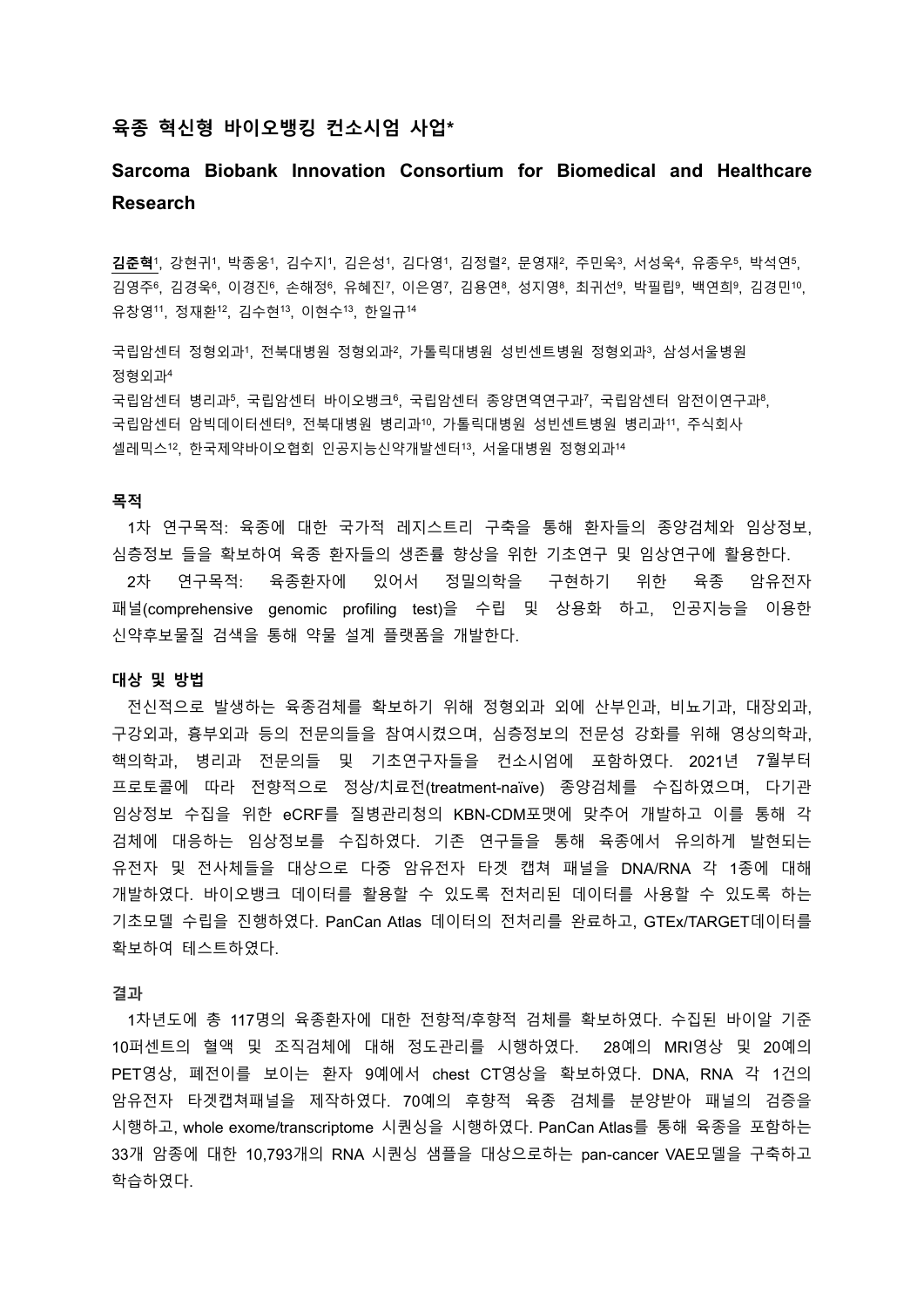# **결론**

육종과 같은 희귀암에 대한 정밀의학구현을 위해서는 국가적인 통합연구자원 수집을 위한 플랫폼 구축과 임상연구네트워크의 조성 및 운영이 필수적이다. 표준화된 운영지침을 통해 양질의 인체자원과 데이터베이스를 구축하고, 이를 활용한 기초 및 임상연구, 이행성연구를 진행하므로써 육종환자들의 치료성적 향상에 이바지하고자 한다.

# **Acknowledgments**

This study was conducted with biospecimens and data from the Sarcoma Biobank Innovation Consortium for Biomedical and Healthcare Research, which was funded by the Korea Disease Control and Prevention Agency for the Korea Biobank Project (#6637-303)."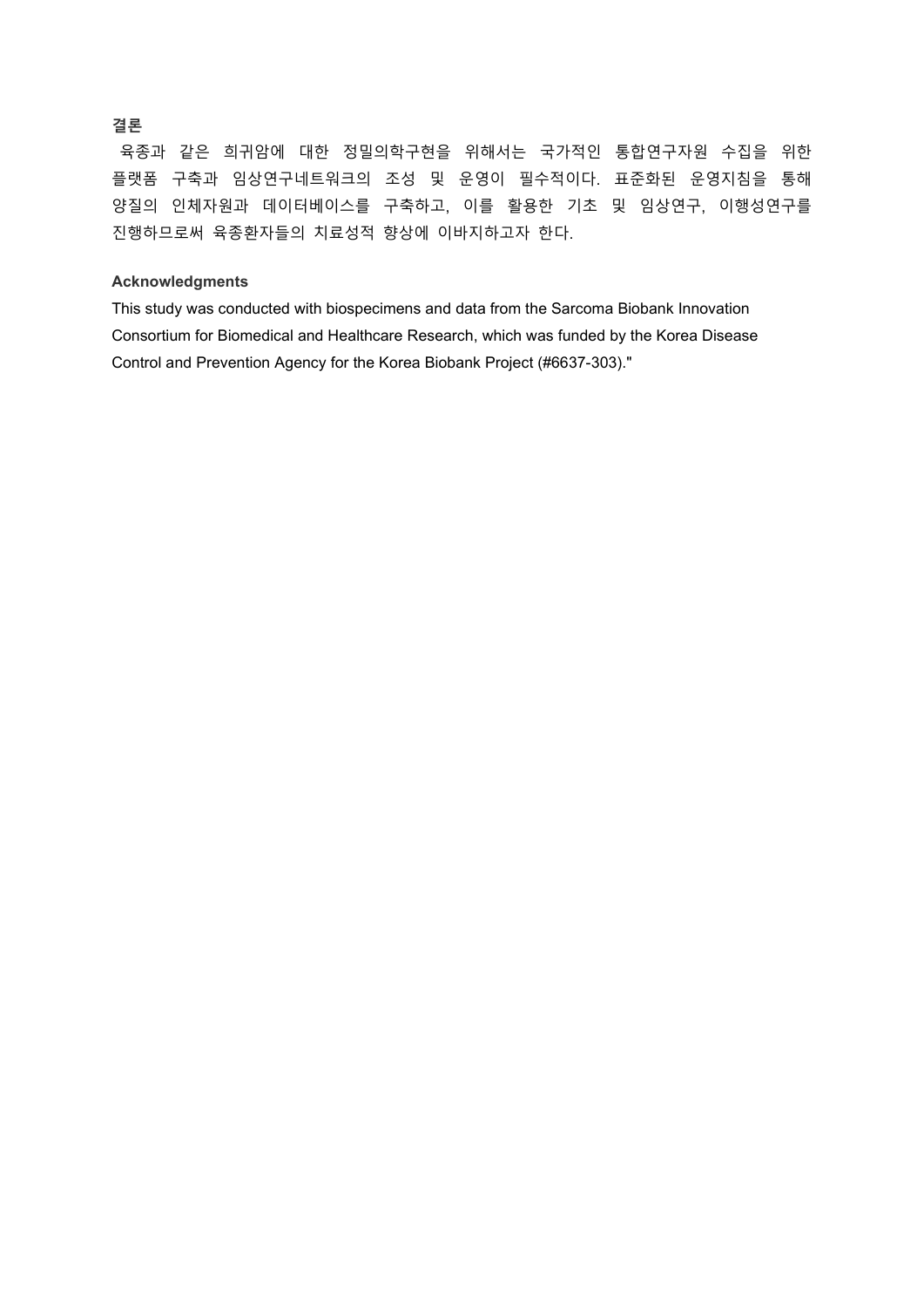# **CLINICAL OUTCOMES OF ENDOPROSTHETIC RECONSTRUCTION FOR PROXIMAL FEMORAL RESECTION**

**이규평,** 김용성, 공창배, 조완형, 전대근, 송원석

원자력 병원 정형외과

#### **Abstract**

**Introduction:** The proximal femur is a common site for primary sarcomas and metastatic lesions. Although the early results of tumor prostheses are promising, the long term results of reconstruction are unknown. The purpose of this study is to evaluate the prognostic factors affecting prosthesis survival and complications after proximal femoral resection and reconstruction.

**Methods:** We reviewed the results of 68 patients who underwent proximal femoral resection and reconstruction with a modular bipolar type tumor prosthesis between 2005 and 2017. The mean followup was 55.6 months (range, 6-172 months). There were 50 male and 18 female patients with a mean age of 41.5 years (range, 11–80 years). Cumulative survival analysis was performed to analyze the risk factors of prosthesis survival and complications after operation were evaluated.

**Results:** Fourteen (21%) patients required further surgery at a mean 37 months postoperatively (range, 5-125 months). There were three cases of infection (4%), six of local recurrence (9%), three of acetabular erosion (4%), and two of stem loosening (3%). The implant survival rates were 83.9% at 5 years and 59.8% at 10 years. Prosthesis survivals did not differ based on fixation method (p=0.085), age (p=0.329), or resection length (p=0.61). Acetabular chondrolysis was identified in 18 (26%) patients and longer resection length (≥20 cm) showed a trend for risk of acetabular wear (p=0.132).

**Conclusion:** The results of proximal femoral resection and reconstruction with a modular bipolar type prosthesis were found to be acceptable with infection and local recurrence as short-term complications and loosening and acetabular erosion as long -term complications.

**Keywords:** proximal femoral resection, tumor prosthesis, reconstruction, complications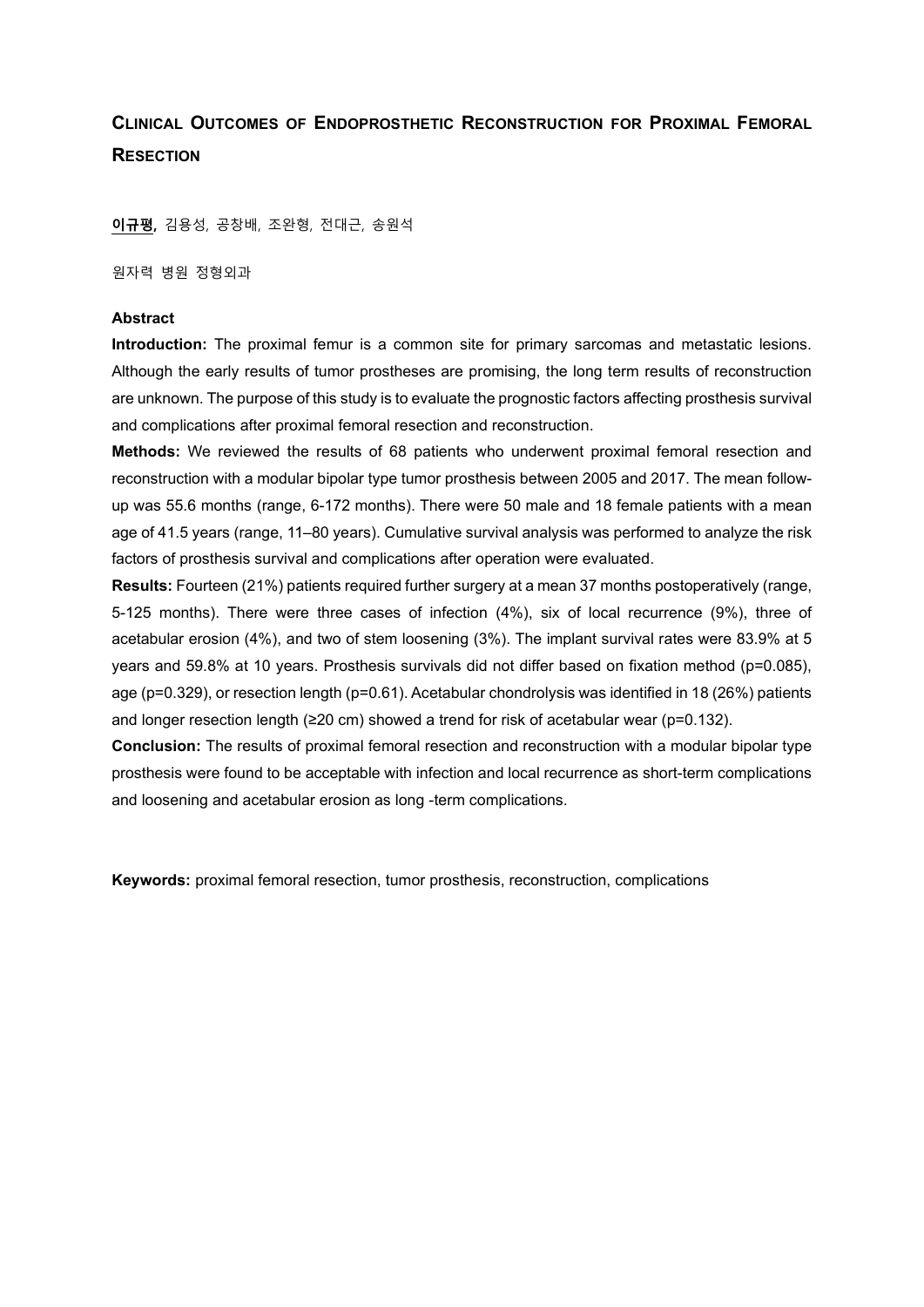# **골 거대세포종의 소파술 후 재발**

# **Recurrence after extended curettage for giant cell tumors of bone**

**김재훈,** 신승한, 정양국

가톨릭대학교 서울성모병원 정형외과

# **서론**

골 거대세포종은 국소적으로 공격성을 보이며 확장형소파술 후 15-50%의 높은 재발율이 보고되고 있다. 최근 술 전 denosumab치료가 국소적으로 진행된 거대세포종에서 수술적 치료를 용이하게 한다는 보고가 있으나 반면에 술 전 denosumab 치료군에서 충분한 소파술이 어려워 재발율이 오히려 높다는 우려가 있다.

#### **재료 및 방법**

2009년 6월 이후 본원에서 단일 술자에 의해 골 거대세포종에 대하여 확장형 소파술을 시행받은 32예를 대상으로 국소 재발 유무와 국소 재발 관련 인자들, 즉 발생 부위, 술 전 denosumab 투여 여부, Campanacci grade, ABC change 동반 여부, 병적골절 유무, 재발성 병변, 재건 유형에 따른 재발율을 분석하였다. 남녀비는 14:18이었으며, 평균연령은 33.9(12-54)세였고 발생부위는 원위 대퇴골(15예), 근위 경골(8예), 원위 요골(3예) 순이었다. 술 전 denosumab 투여 군이 10예, 비투여 군이 22예 였으며 술 전 MRI 상 13예에서 ABC change를 동반하였다. 2예에서 진단시 병적골절을 동반하였으며 4예가 재발성 병변이었다. 소파 후 23예에서는 시멘트 충진술을, 5예에서는 골이식술을 시행하였으며 관절연골 가까운 병소 4예에서는 연골하 부위는 제한적으로 골 이식술을, 다른 부위는 시멘트 충진술을 시행하였다. 술 후 평균 추시 기간은 44.3 (9-112)개월 이었다.

#### **결과**

국소 재발이 6예(18.8%)에서 발생하였으며 폐 전이는 1예(3.1%0)서 보였다. 발생부위에 따른 차이는 없었으며 술 전 denosumab 투여 여부에 따른 차이도 없었다(20%/18.2%). Campanacci grade 1/2군에비해 grade 3군에서 재발율이 높았다(13.3%/23.5%). ABC change를 동반한 경우 높은 재발율을 보였다(30.8%/11%). 시멘트 충진술군이나 골 이식군에 비해 연골하부 골 이식술과 시멘트 충진술을 병행한 경우에 재발율이 높았으나(13%/20%/50%) selection bias와 관련될 가능성을 배제할 수 없었다. 재발성 병변 4예중 2예(50%)에서 재발을 보였으나 병적 골절 동반 2예에서는 재발이 없었다.

# **결론**

Campanacci grade 3, ABC change 동반, 재발된 병변, 관절연골 근접병소에서 높은 재발율을 보였으나 시기를 달리하여 selection bias의 영향이 작은 본 연구에서 denosumab 투여 여부에 따른 재발율의 차이는 확인되지 않았다. 더 많은 증례에 대한 후향적 대조군 연구나 cohort 연구가 필요하다.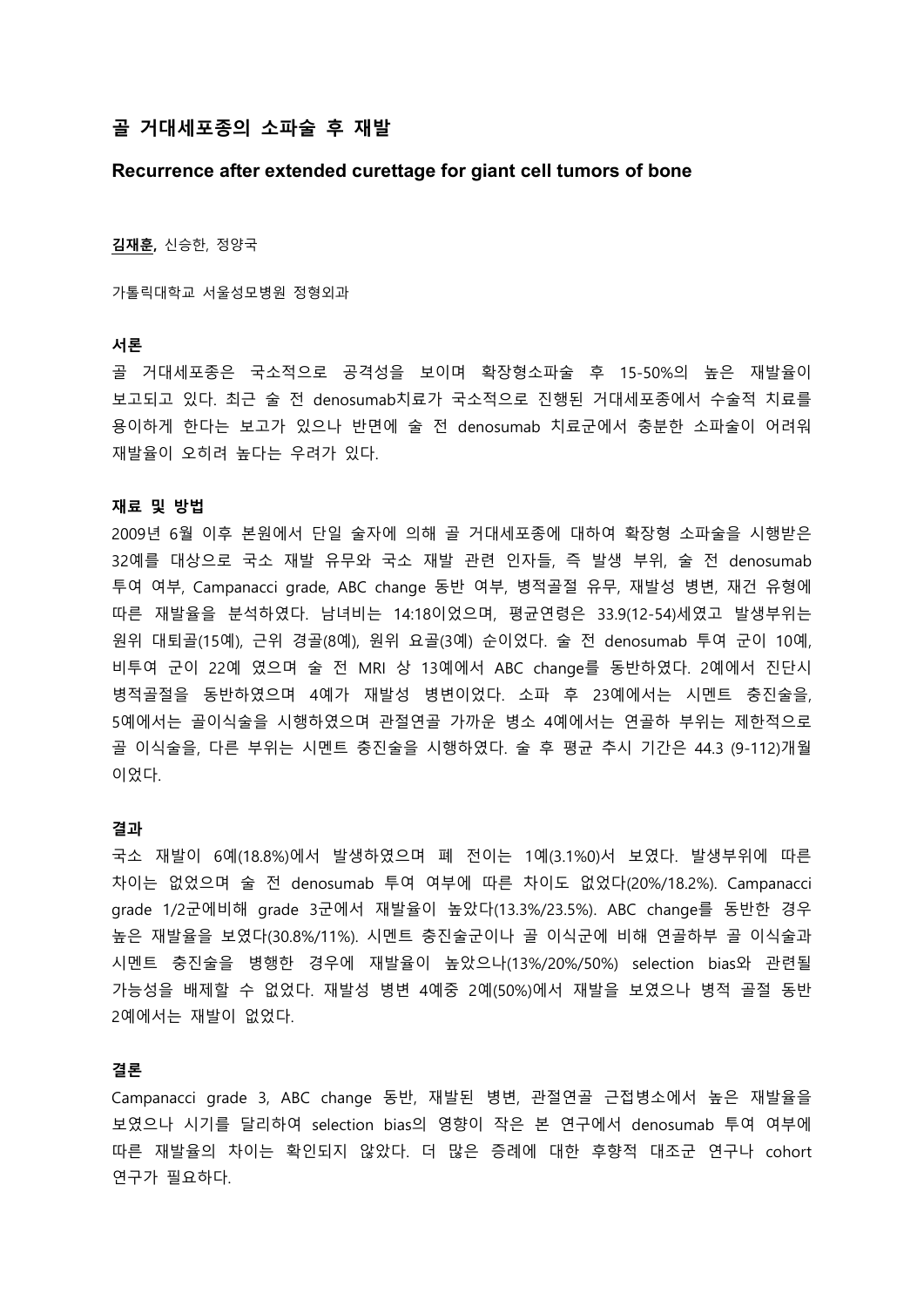# **장관골 악성 골종양의 광범위 절제술 후 동종 이식골을 이용한 재건술의 치료 결과**

# **Results of Allograft Reconstruction following Wide Resection of Malignant Bone Tumors in Long Bones**

김갑중, 김하용, 최원식, **최효길**

을지대학교 의과대학 정형외과학교실

#### **목적**

장관골 악성 골종양의 광범위 절제술 후 동종 이식골을 이용한 재건술의 치료 결과를 분석하고자 하였다.

# **대상 및 방법**

총 8예의 환자를 대상으로 하였다. 환자의 평균 나이는 40세(12~62세)였으며 남자 5예, 여자 3예였다. 평균 추시 기간은 100개월(12~174개월)였다. 기능적 평가는 MSTS 점수를 측정하였으며, 주기적 방사선 촬영을 통해 숙주골-동종 이식골의 유합 유·무와 수술 후 합병증을 분석하였다. 최종 추시 시 종양학적 결과를 분석하였다.

## **결과**

이환 부위는 대퇴골 5예, 상완골 1예, 경골 2예였다. 조직학적 진단은 악성 골육종 5예, 다발성 골수종 2예, 법랑종 1예였다. 이식된 동종골의 평균 길이는 163㎜(110~195㎜)였다. 동종골 내고정은 금속정과 금속판 고정 4예, 골수강 내 금속정 고정 2예, 나사못 고정 1예, 금속판 고정 1예였다. 최종 추시 시 평균 MSTS 점수는 20점(16~26)였다. 수술 후 합병증으로는 불유합 3예, 내고정물 파손 2예, 감염 1예, 동종 이식골 골절 1예였다. 최종 추시 시 지속적 무병 상태 6예, 유병 상태의 생존 2예였다. 3예의 불유합 중 2예의 환자에서 자가골 이식술과 반 피질 동종골 보강술을 시행하였으며, 2예의 내고정물 파손 중 1예에서 내고정물 교체를 시행하였다.

## **결론**

장관골에서 발생한 악성 골종양의 광범위 절제술 후 동종 이식골을 이용한 재건술은 매우 유용한 수술 방법 중 하나이다. 그러나, 숙주골-동종 이식골 경계 부위의 불유합 가능성을 염두 해야하며, 숙주골과 동종 이식골 접촉면이 견고하고 넓을수록 숙주골-동종 이식골 유합율이 높을 것으로 사료된다.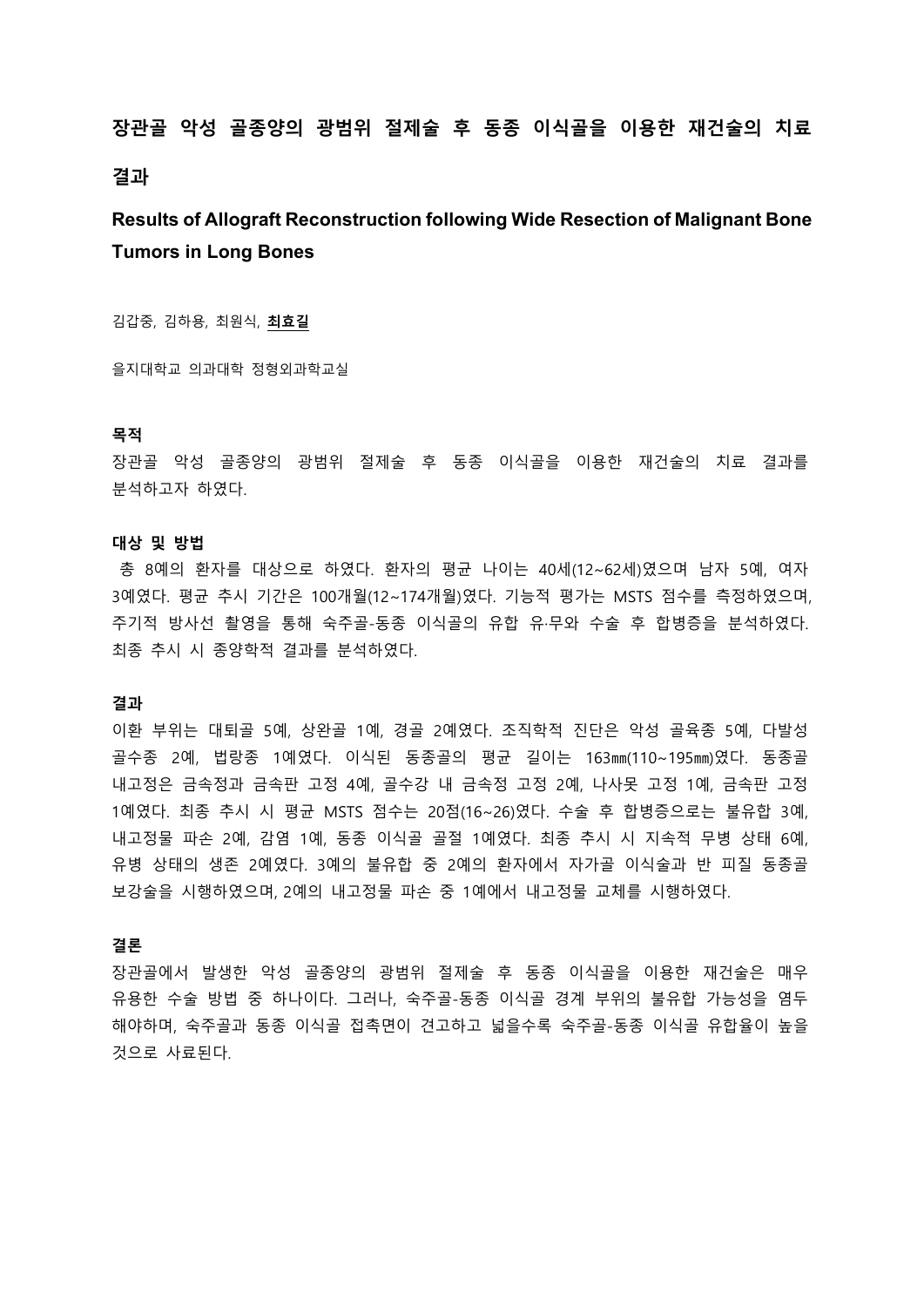# **골외성 점액성 연골육종의 임상 결과**

# **The Clinical Outcome of Extraskeletal Myxoid Chondrosarcoma**

**이규평**1, 공창배1, 송원석1, 조완형1, 고재수2, 전대근1

1 원자력병원 정형외과학교실 2 원자력병원 병리학교실

# **Purpose**

Extraskeletal myxoid chondrosarcoma (EMC) is an extremely rare malignant mesenchymal neoplasm. accounting for less than 3% of soft tissue sarcoma. This rare sarcoma is usually characterized by an indolent course. The aim of our study was to document the clinical manifestation and oncologic outcomes of EMC.

## **Materials and Methods**

This study identified 17 patients who were diagnosed and treated for EMC between January 2008 and December 2018. The identified cohort was then reviewed regarding age, gender, symptom onset, tumor location, MR images, surgical margin and pathologic diagnosis. The time to local recurrence and/or metastasis, follow up duration, and the patients' final status were analyzed.

# **Results**

The patients were comprised of 10 males and 7 female patients with a mean age of 54 (range, 31-79). The location of the tumor was in the buttock in 5, knee in 3, foot in 2, shoulder in 1, and back in 1. The average tumor diameter was 11.5 cm (range, 6-26 cm). At the time of diagnosis, 5 patients were AJCC stage II, 3 were IIIA, 3 were IIIB, and 6 were IV. Local recurrence occurred in 12 cases and distant metastasis occurred in 15 cases. The five-year overall survival of patients with EMC was 85%, and 2 patients died due to disease progression.

## **Conclusion**

In spite of a high rate of local recurrence and distant metastasis, long-term survival rate in patients with EMC is quite high because of its' indolent characteristics.

Key Words: extraskeletal myxoid chondrosarcoma, pathology, prognosis, indolent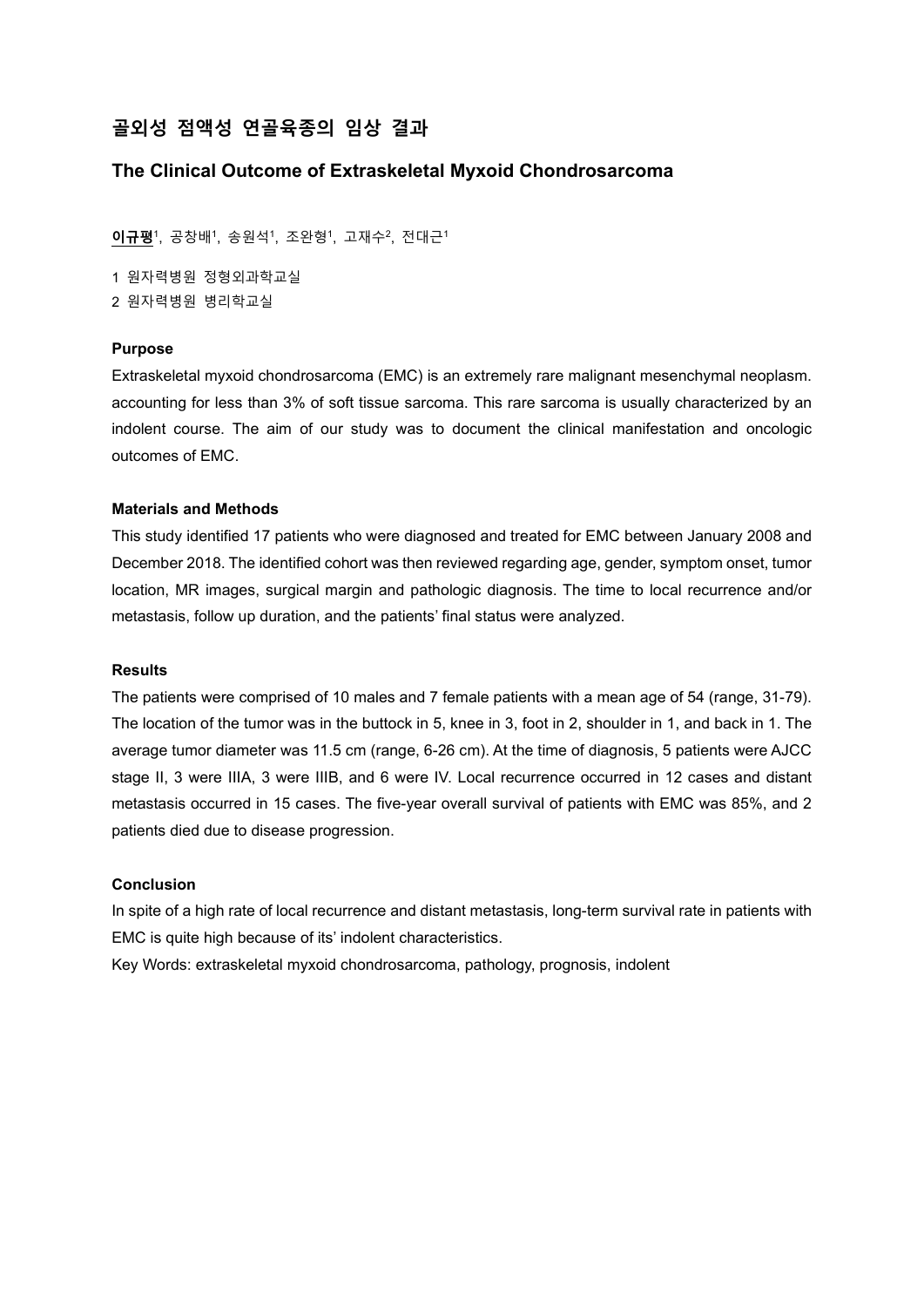# **Myxofibrosarcoma of the extremity**

**Sungmin Kim**, Sung Taek Jung

Department of Orthopedic Surgery, Chonnam National University Hospital

# **Aims**

Myxofibrosarcomas (MFSs) are malignant soft-tissue sarcomas characteristically presenting as painless slowly growing masses in the extremities. Locally infiltrative growth means that the risk of local recurrence (LR) is high. We reviewed our clinical experience to investigate predictors of LR.

# **Patients and Methods**

Patients with a primary or recurrent MFS who were treated surgically in our unit between 2001 and 2015 were included in the study. Clinical records and imaging were reviewed. A total of 25 patients with a median age of 71.4 years (interquartile range 61.6 to 81.8) were included. There were 15 men.

# **Results**

The lower limb was the most common site (32/50, 64%). The mean size of the tumors was 8.95 cm (1.5 to 27.0); 9 (36%) were French Fédération Nationale des Centres de Lutte Contre le Cancer grade III. In total, 76% received radiotherapy postoperatively. All patients underwent surgery. Margins were negative in 52%, close/positive in 40%, and unknown in 8%. In total, 12% of patients received chemotherapy. Univariate Cox regression analysis was utilized to determine associations between clinical and treatment factors with LR. Local recurrence occurred in 13 patients (52%) at a mean of 21 months (3 to 33).

# **Conclusion**

In this institutional series of MFS, older age and positive/close margins were significantly associated with a higher risk of LR.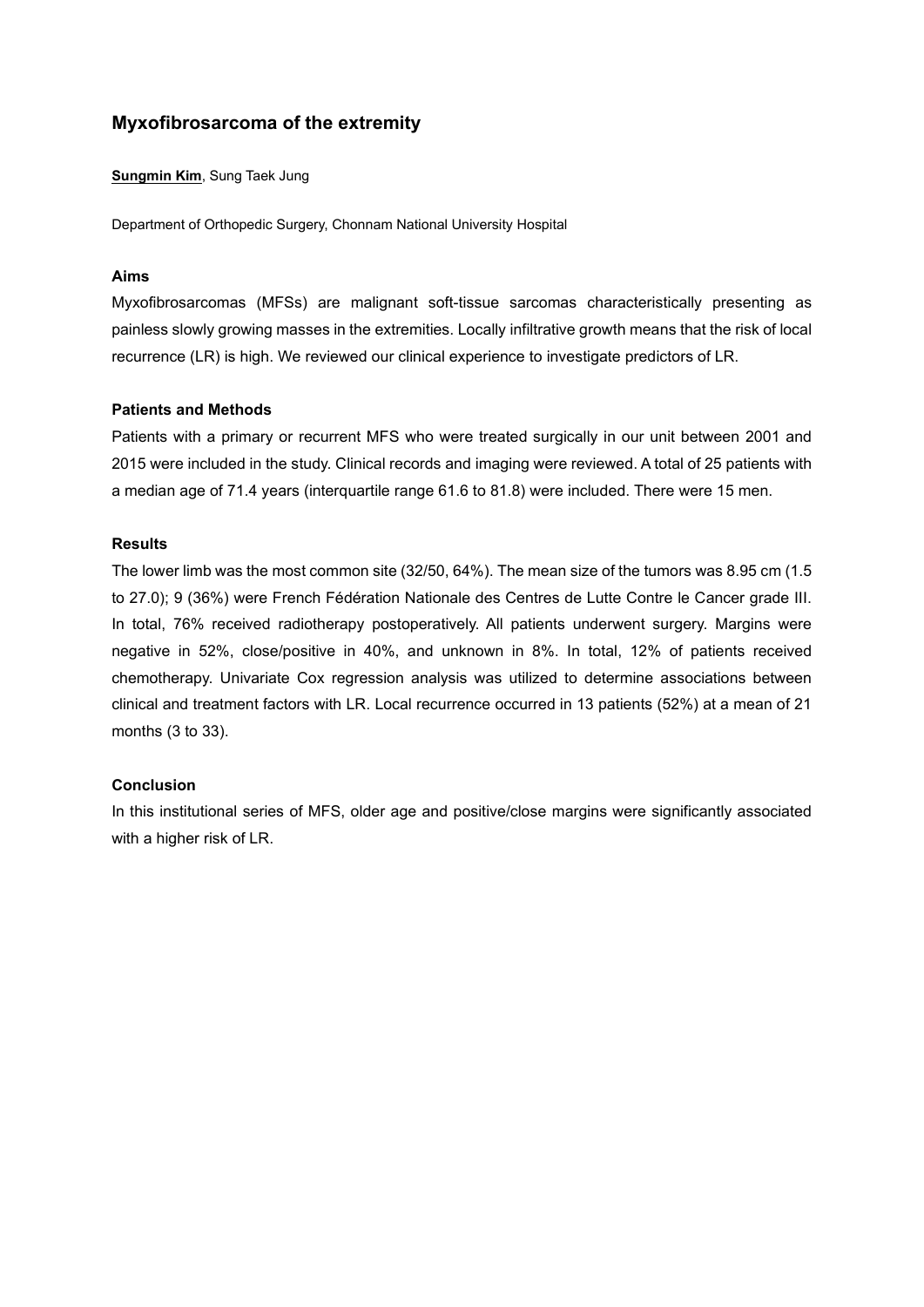# **Myxofibrosarcoma: Clinical and Prognostic features**

**Yong-Suk Lee,** Min Wook Joo, Seung Han Shin, Yang-Guk Chung

The Catholic University of Korea

## **Introduction**

Myxofibrosarcomas are misdiagnosed sometimes as benign tumor due to its superficial location and unplanned excisions are performed easily. The purpose of the study was to evaluate the clinical characteristics & oncologic outcome of myxofibrosarcomas (MFS).

#### **Materials and Methods**

This retrospective study reviewed 47 patients with histologically confirmed myxofibrosarcoma between 1994 and 2021. Follow-up period of all 47 patients were over 1 year, at least. We analyzed clinical characteristics and oncologic outcomes of myxofibrosarcomas. 24 cases were male and 23 cases were female, with a mean age of 65 years (ranged from 40 to 91 years). 5 patients were histologic grade I, 20 patient was grade II and 15 patients were grade III. Unplanned excision had been performed by other hospitals or other department in 15 out of 47 patients without regarding the possibility of malignancy, and transferred to our department and institute for additional treatment. All patients underwent wide excision except a patient who had retroperitoneal tumor. 34 out of 47 patients had negative tumor cell cut margins and 13 ones were not. 13 patients received postoperative chemotherapy and 4 patients pre- & post-operative chemotherapy. Postoperative radiotherapy performed for 31 patients, preoperative radiotherapy for 2 patients and pre- & post-operative for 2 patients. Average follow-up period was 60 months (ranged from 12 to 218 months).

**Results:** Local recurrence was occurred in 14 out of 47 patients (30%). 10 out of 15 patients who underwent unplanned surgery had tumor recurrence. For those who had positive surgical margin had 61.5% of local recurrence rate (8 out of 13). There were 6 case of distant metastasis to lung. Disease free survival rate was 83 % (39 out of 47). Oncologic result was 27 CDF, 12 NED, 5 AWD, 2 DOD and 1 DWOD.

# **Conclusion**

Myxofibrosarcoma has high local recurrence rate and low distant metastasis rate. Even though it has high local recurrence rate, it still showed good survival. That might be related to their superficial location, in which the diagnosis was made early. Even after local recurrence, early detection and immediate secondary interventions are possible before the progression of disease.

#### **Keywords**

myxofibrosarcoma, local recurrence, surgery, prognosis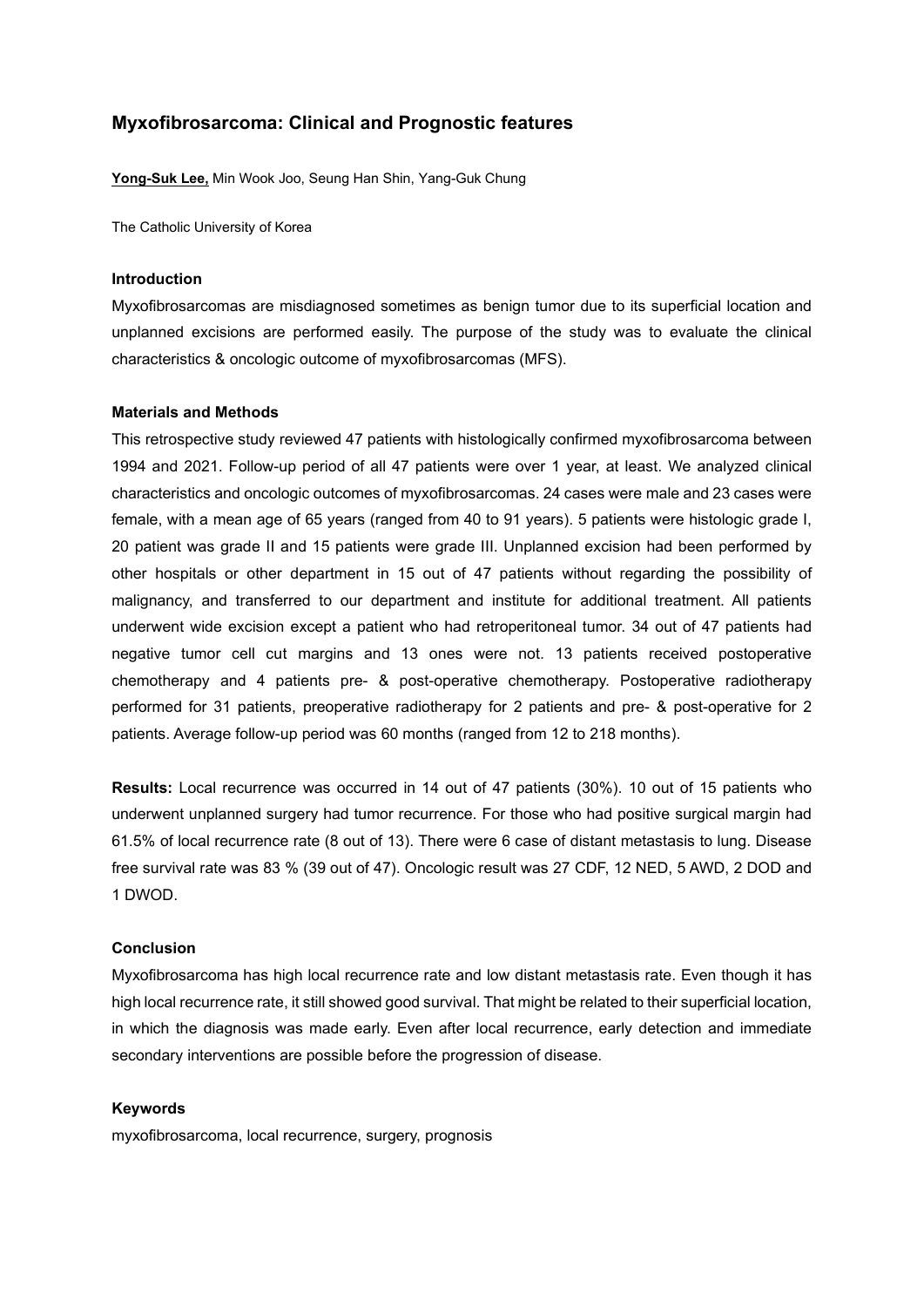**Double layer wide excision for the treatment of dermatofibrosarcoma protuberance**

**이중 층 광범위 절제술을 통한 융기피부섬유육종의 치료**

# **이재영**

가톨릭의대 부천성모병원 정형외과

## 서론

융기피부섬유육종(dermatofibrosarcoma protuberance)은 주로 진피층과 피하층에 발생하는 악성 종양이다. 조직학적으로 수지 상 침범(finger-like extension)의 형태를 보여 수술 후에도 종양이 잔 존하는 경우가 많고 높은 국소 재발률을 보이고 있다. 이에 본 연구자는 이중 층 광범위 절제술 (double-layer wide excision)을 통하여 종양을 제거함과 동시에 전방위 동결 조직 검사를 시행하여 안전한 종양 절제연을 확보하고자 하였다. 이를 바탕으로 이 수술 방법의 임상적 결과 및 조직학 적 결과를 보고하고자 한다.

#### 대상 및 방법

 절개 생검술(Incisional Bx.) 또는 비계획성 절제(unplanned excision) 후 융기피부섬유육종으로 진단된 10례를 대상으로 하였다. MRI를 통한 수술 전 계획에 따라 2cm의 tumor margin 및 3mm 간격으로 double-layer wide excision을 시행하였다. Inner layer 및 outer layer 사이의 조직을 1시 ~12시로 세분화한 후 각각의 조직에 대하여 frozen Bx.를 시행하여 종양 조직의 유무를 판단하였 다. 수술 후 6개월 및 1년 추시 MRI를 촬영하여 재발 여부를 확인하였다.

## 결과

10례 중 2례의 Double layer wide excision에서 frozen Bx. 상 종양 조직이 확인되었으며 추가적 인 절제술을 시행하였다. 6개월 및 1년 추시 MRI 상 종양의 재발 소견은 관찰되지 않았다.

#### 결론

융기피부섬유육종에 대한 광범위 절제술 시 2cm의 절제연은 비교적 안전하나 종양이 잔존할 수 있어 주의가 요한다. 이중 층 광범위 절제술을 통하여 추가적인 절제가 가능하였고 양호한 임상 적 결과를 얻었다.